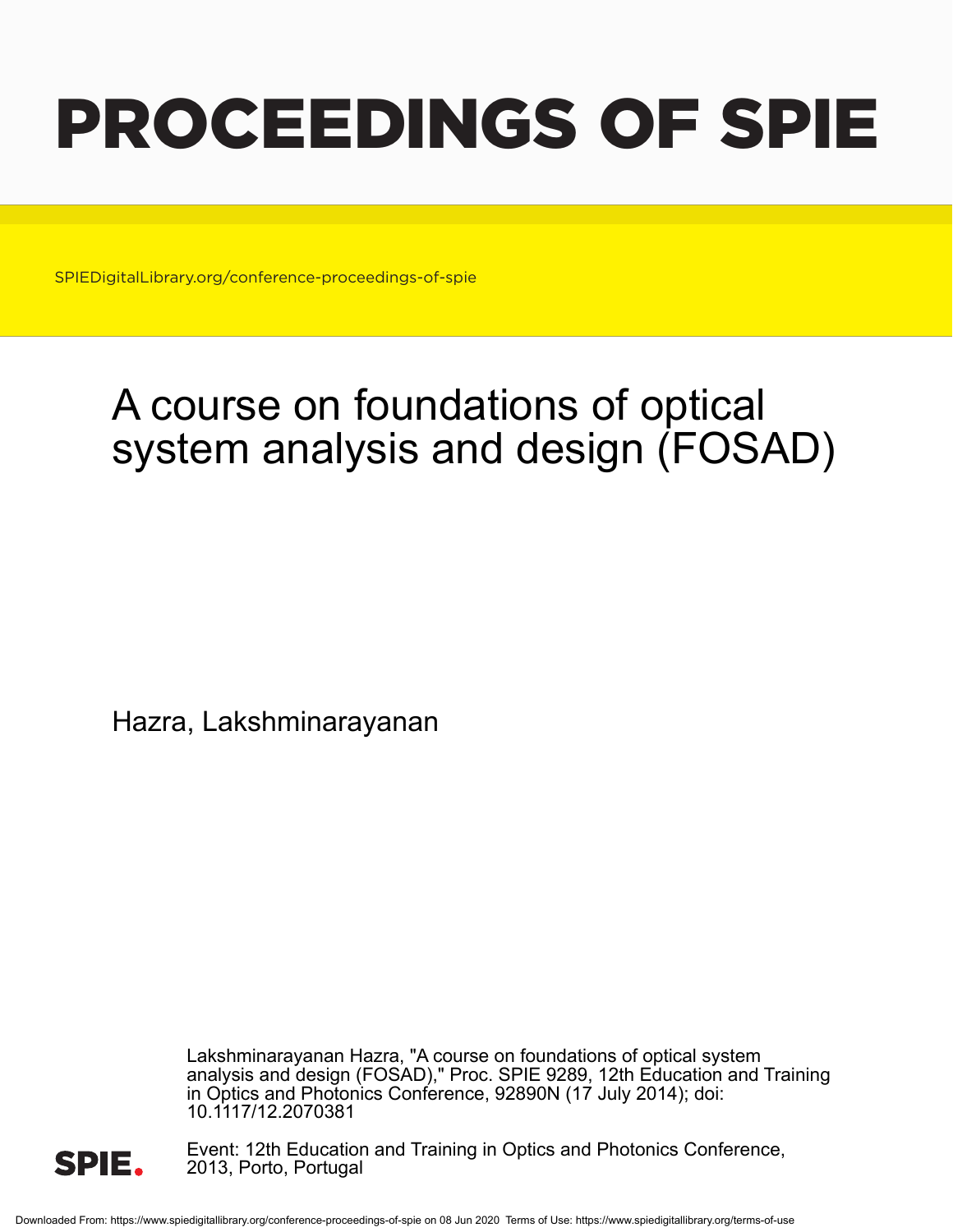### **A Course on Foundations of Optical System Analysis and Design (FOSAD)**

#### Lakshminarayan Hazra Department of Applied Optics and Photonics University of Calcutta 92 Acharya Prafulla Chandra Road, Kolkata 700 009, India

#### **ABSTRACT**

Optical system analysis and design constitute one of the core activities in optical engineering. This activity is currently carried out with readily available software. Notwithstanding the significant roles played by the latter in bringing about a paradigm shift in the field, proper appreciation and efficient use of software call for knowledge and understanding of the physical principles involved in optical system analysis and design. A large number of excellent books and publications by experts deal with different aspects of the problem. However, newcomers in the field, and practicing analysts and designers with no formal training in the subject feel bewildered by the plethora of information. The course on 'Foundations of Optical System Analysis and Design' is contemplated to alleviate the problem.

**Keywords:** Lens Design, Optical System Analysis, Optical System Design, Teaching of Optics

#### **1. INTRODUCTION**

Ready availability of powerful software has brought about a metamorphosis of the field of optical system analysis and design, one of the core areas of optical engineering. Practicing scientists or technologists are no longer constrained by their limited computational ability; rather they can give vent to their imagination and carry out experiments with intensive numerical procedures in pursuance of practical problems in analysis and synthesis of complex optical and photonic systems. Indeed, someone with good understanding of the principles of image formation and image quality assessment procedures, photometry, radiometry, basics of aberration theory and characteristics of different types of lens systems, optical and photonic components, sources and detectors can do wonders with many of the software.

Unfortunately, many scientific and/or technical people or their managers seem to have a short sighted perception that procuring powerful optics design software is sufficient for tackling practical problems of analysis and synthesis of optical systems with rudimentary knowledge of optics. This notion has gained ground, because even a novice often comes out with makeshift solutions for routine or known problems by using the software. Unless proper attention is given for assessment of quality of the solution so obtained, the suboptimal nature of the makeshift solution will be realized neither by the inexperienced designer, nor by the unwary user of the design. This is one of the major drawbacks of self-learning mode for optical design, particularly so in the beginning. On the other hand, there is a burgeoning requirement for novel optical and photonic systems catering to needs of diverse fields from defense, aerospace, astronomy and health sciences, to name a few. Emulating routine systems is often inadequate to tackle such problems.

Gone are the days when only suitably trained professionals used to carry out optical system analysis and design. Very few centers of learning are now conducting degree level courses that impart lessons on optical system analysis and design. The shortfall in the supply of trained designers is being increasingly met up by physicists and engineers from diverse backgrounds. The latter are being compelled to take up the unenviable task with little support from their colleagues and seniors. They are on the lookout for sources that can provide answers to their queries.

On a different note, scientists working in different frontline areas are increasingly making use of optics and photonics in pursuance of their objectives, and often in the process they have to carry out novel experimental setups. It is obvious that proper conceptualization and correct implementation of the experiments call for understanding of characteristics and behavior of the optical and photonic components and devices to be used and of the optical system being developed and used in course of the experiment. Lack of this understanding is often a big hurdle.

> 12th Education and Training in Optics and Photonics Conference, edited by Manuel F. P. C. Martins Costa, Mourad Zghal, Proc. of SPIE Vol. 9289, 92890N © 2014 SPIE, OSA, IEEE, ICO · doi: 10.1117/12.2070381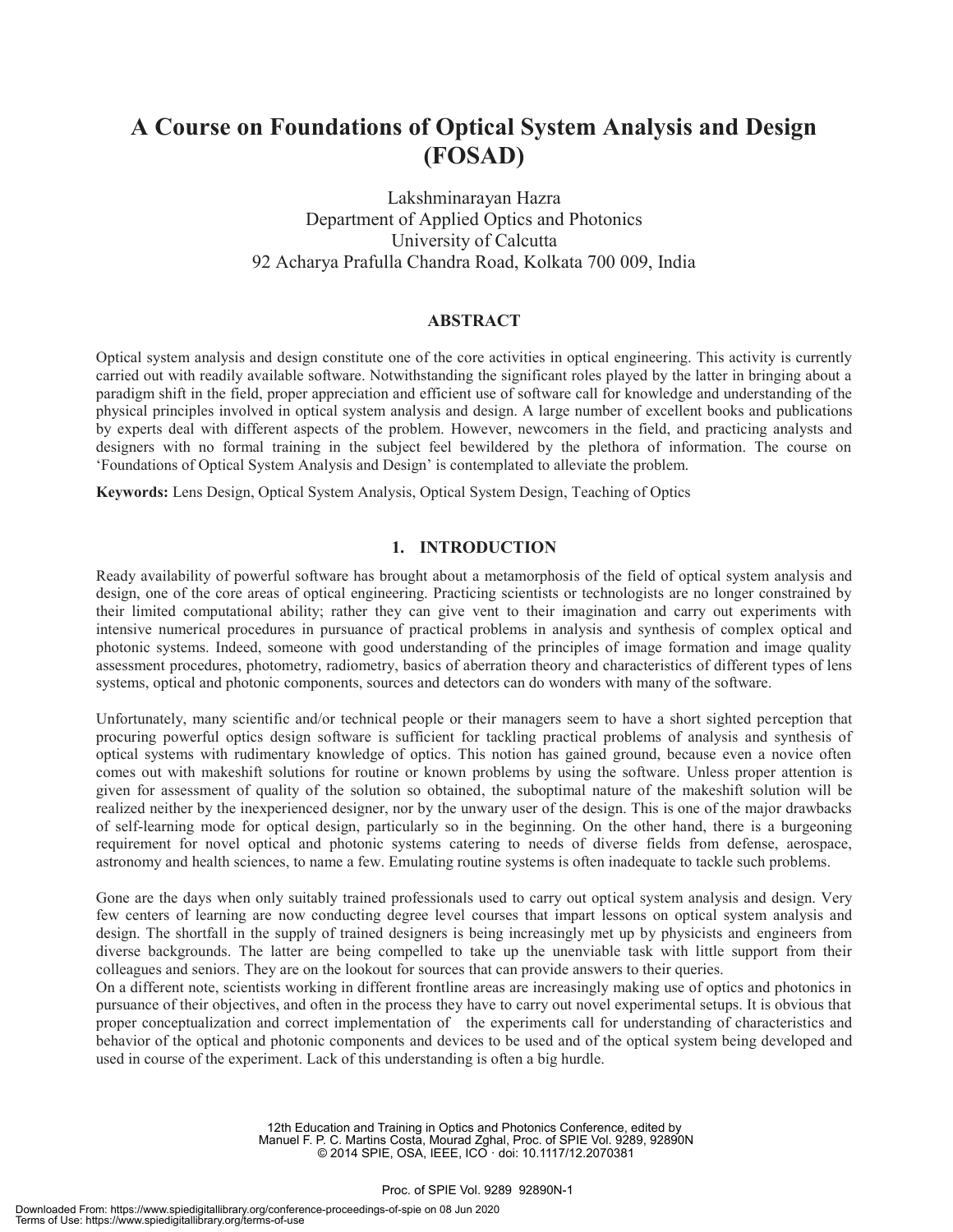Some of the problems mentioned above have been highlighted recently with suggestions for remedial actions <sup>1-6</sup>. SPIE, OSA and few other societies are also providing short duration tutorials by experts during their conferences as continuing education programs.

With this backdrop in view, a set of ten lecture units or modules dealing with foundations of optical system analysis and design (FOSAD) has been developed. Primary emphasis is given for treatment of imaging optical systems. In a regular optical engineering course, this is covered in two semesters with accompanying tutorials. For special purposes, the whole course can be squeezed into twenty lecture hours, with two lecture hours assigned for each of the ten modules, accompanied by tutorials. This course has so far been delivered in Poland, Japan and India, and it is being modified by feedbacks from participants.

#### **2. GOALS OF FOSAD**

The goals of the course on FOSAD are:

- (i) To impart basic knowledge of ray and wave optics for understanding behavior of optical systems
- (ii) To emphasize the varying levels of approximation, and their needs for handling the seemingly intractable (in rigorous mathematical sense) problem of optical system design
- (iii) To underscore the role of various types of symmetry in (a) axial imaging, (b) extra-axial imaging, (c) development of aberration theory, and (d) structure of lenses
- (iv) To reiterate the role of pupils in analysis and synthesis of optical systems
- (v) To dispel commonly prevalent myths and misconceptions in instrumental optics
- (vi) To demystify 'Automatic Lens Optimization'
- (vii) To reduce the role of empiricism and heuristics in practical lens design
- (viii) To provide adequate references for seeking answers to queries not properly addressed in the course
- (ix) To bridge the gap between 'examination optics' and 'real optics'[- a goal set forth by late A. E. Conrady<sup>7</sup> about a century back]
- (x) To highlight the great contributions of pioneers and stalwarts in the field [many of these contributions are currently getting into oblivion, but are likely to infuse lateral thinking in curious onlookers]

#### **3. STRUCTURE OF THE MODULES OF FOSAD**

#### **3.1 Module I General Introduction**

Different types of optical systems used in astronomy, biology, industry, defense, entertainment etc.

Optical and photonic components and devices used in the systems

Specifications for systems, components and devices

Demonstration of different lens types

Ray layouts for representative systems upholding the unity of functions in the apparent diversity

ICO definition of "Optics"

Theories of Light used in analytical treatment of optical systems

Interrelationship between the theories; What? Where? When?

Characteristics of a propagating plane light wave: polarization, amplitude, direction, frequency and phase

Concept of Wavefront and Rays as orthogonal trajectories

Statement of the problem of lens design/optical system design

General Methodology for Optical Design

#### **3.2 Module II Paraxial Treatment**

Raison d'être of paraxial analysis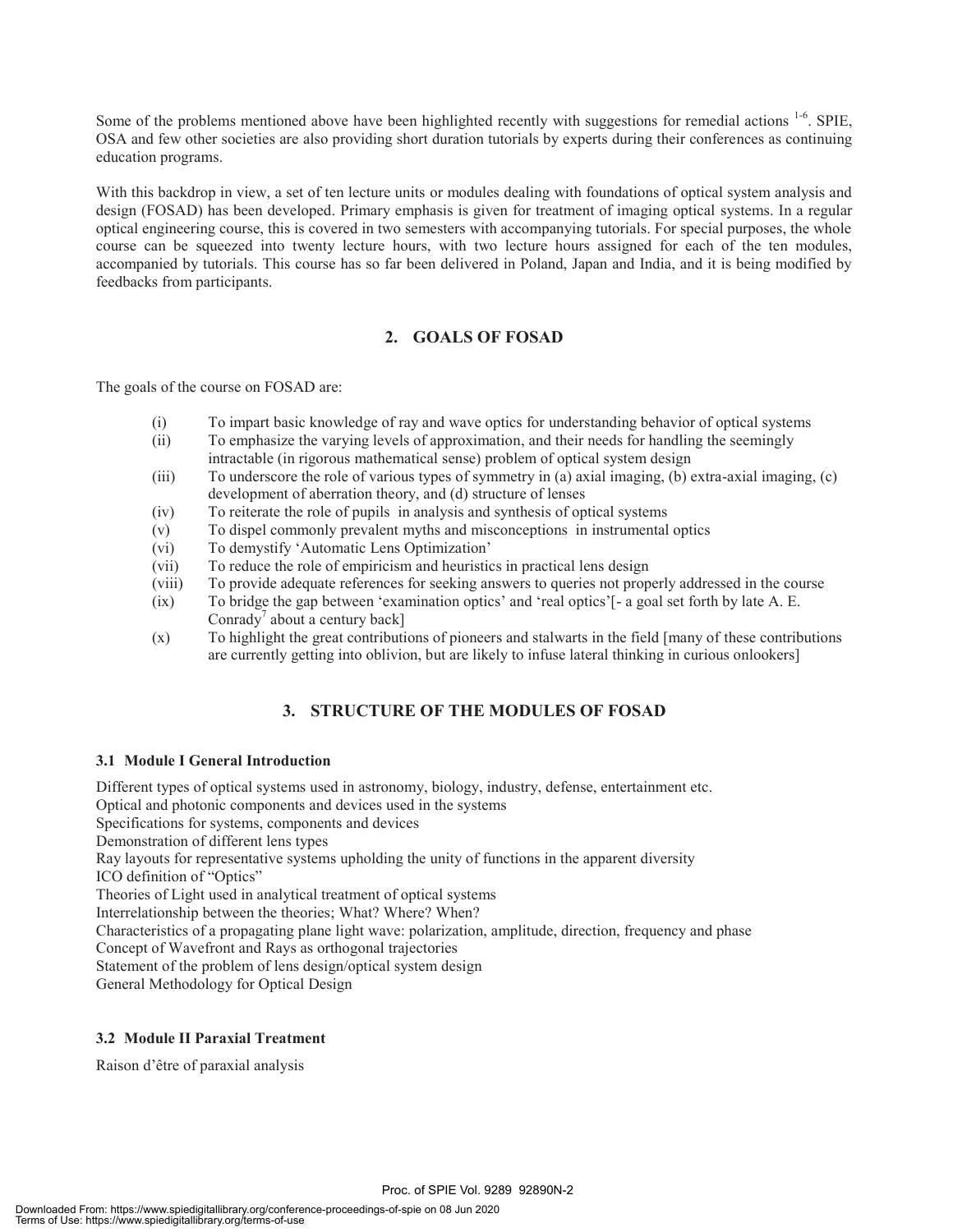Paraxial Approximation: on-axis imaging and extra-axial imaging Paraxial Ray Tracing Formulae Choice of paraxial ray variables General Object-Image relationship for an axi-symmetric imaging system Finite focal and afocal systems Principal planes and Nodal planes; concept of equivalent focal length Conjugate positions for afocal systems; types of afocal systems Throw-Magnification Curve Telephoto and Wide angle Lenses

#### **3.3 Module III Further Topics in Paraxial Optics**

Importance of paraxial invariant Stops and Pupils Vignetting Telecentric systems Definition of F-number and numerical aperture Role of Pupil Matching for Optical systems in tandem Field Lens and Relay Lens Medical Endoscopes: A Case study Classification of lens systems based on field size and relative aperture size Types of telescopes Magnification by simple magnifiers; magnifiers and eyepiece Compound Microscopes; Infinity corrected objectives Illumination Systems: Netsonian critical illumination and Köhler illumination Eyepieces; optical parameters of the human eye Monocular, Binocular and Biocular Viewing

#### **3.4 Module IV Foundations of Aberration Theory**

Fermat's principle and Malus-Dupin Theorem Introduction to Hamiltonian Optics Optical Path Differential Theorem Hamilton-Bruns Point Eikonal; Point Angle Eikonal; Angle Eikonal Perfect Imaging with Real rays Stigmatic Imaging of a point by Cartesian ovals Aplanatic Surfaces Optical Cosine Rule; Abbe sine condition; Herschel condition Optics around a principal ray Parabasal Optics; s and t rays Lagrangian Optics

#### **3.5 Module V Monochromatic and Chromatic Aberrations**

Image Formation by real rays in a general optical system without symmetry Image Formation by real rays in an axi-symmetric lens system Symmetry considerations in performance analysis: Axial symmetry and Bilateral symmetry Measures of Aberrations Ray Aberration, Wave Aberration and Hamilton-Bruns' eikonal : Interrelationships Effects of shift of center and radius of the reference sphere Power series expansion of the aberration function Longitudinal Shift of focus and Transverse Shift of focus Aberrations of Various orders Point imaging Aberrations and Aberrations of image shape Classification of Aberrations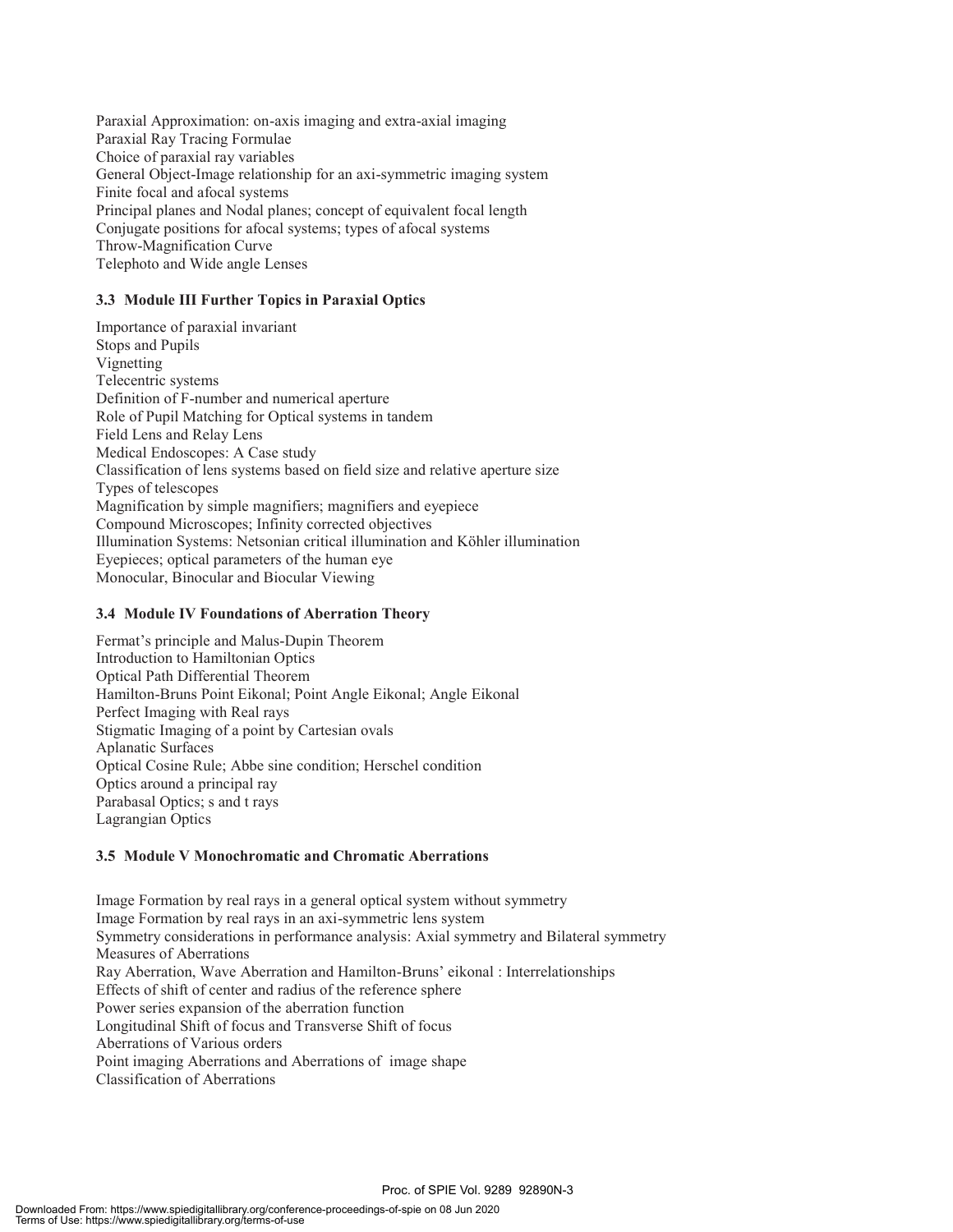Chromatic Aberrations Axial Chromatism and Lateral Chromatism Secondary Spectrum Conrady (D-d) formula

#### **3.6 Module VI Primary Aberrations**

Physical significance of primary aberrations Primary Aberrations for a specific field point Primary Aberrations and Seidel Aberrations Seidel Aberrations in terms of paraxial parameters of the paraxial marginal ray and the paraxial pupil ray (Expressions only; No derivation) Summation of primary aberrations for cascaded interfaces Ray diagrams corresponding to different primary aberrations Aberration free lenses and surfaces Thin Lens Aberration Theory Seidel Aberrations of a thin lens in air with stop on it Dependence on Shape and Conjugate variables Dependence on refractive index and dispersion of the optical material of the lens Stop Shift formulae Pupil Aberrations Conjugate Shift formulae

#### **3.7 Module VII Diffraction Theory of Image Formation**

Raison d'être for Diffraction Theory Airy Pattern Two point resolution; Rayleigh criterion; Sparrow Criterion Point Spread Function (PSF) for Aberrated systems Rayleigh quarter wavelength rule Strehl criterion (Definitionshelligkeit) Special case for small aberrations Variance of Wave Aberration Maréchal criterion for aberration balancing Strehl criterion for large aberrations Zernike Aberration polynomials

#### **3.8 Module VIII System Theoretic Viewpoints in Optical Image Formation**

Principle of Superposition Space invariance and isoplanatism Fourier Analysis Physical interpretation of the kernel of Fourier Transform Optical Transfer Function (OTF): Modulation Transfer Function (MTF) and Phase Transfer Function (PTF) Edge Spread Function (ESF) Interrelationship between PSF, OTF and ESF Coherence and Incoherence Abbe Theory of coherent image formation Imaging as a process of double diffraction Hopkins' aberration tolerance criterion based on OTF Through focus MTF

#### **3.9 Module IX Lens Design Optimization**

Mathematical preliminaries for optimization of univariate and multivariate functions Degrees of freedom in lens design optimization